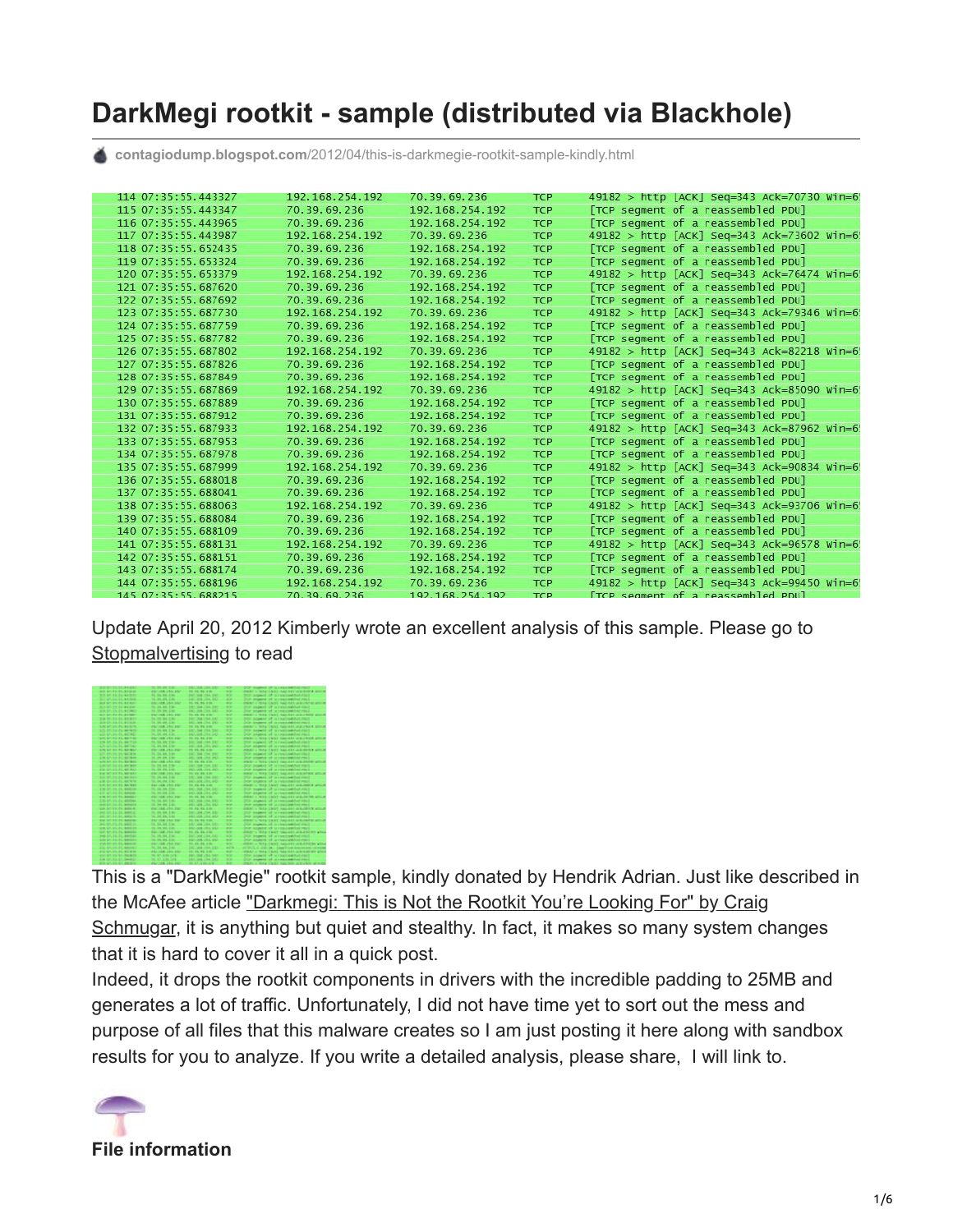Size: 77312 MD5: 6C8F9658A390C24A9F4551DC15063927



#### **Download**



Download (email me if you need the password scheme) [Download the modified / created files and analysis data](http://www.mediafire.com/?71gd6nv5y5cy7x5) [Download pcap](http://www.mediafire.com/?71gd6nv5y5cy7x5)

## **Malware system changes**

## **Sample analysis -by [Stopmalvertisin](http://stopmalvertising.com/rootkits/analysis-of-darkmegi-aka-npcdark.html)g**

| C:\Windows\System32\drivers\com32.sys   | 9728     |
|-----------------------------------------|----------|
| 4399b8a60977814197feae67c02a7ac2        |          |
| C:\Windows\System32\drivers\RCX50E3.tmp | 26224256 |
| 9f32c51764f579512810b7ab3de1a91a        |          |
| C:\Windows\System32\drivers\com32.sys   | 26224256 |
| dd313b92f60bb66d3d613bc49c1ef35e        |          |
| C:\Windows\System32\com32.dl            | 45056    |
| 25cfb72df8a30cbb7e6ee852bc31c50f        |          |
| C:\Windows\System32\RCX5B11.tmp         | 31506432 |
| 2f00e0927c07bc44d9b79ccbe567f398        |          |
| C:\Windows\System32\del043.bat          | 86       |
| 1a1e7855edc0afa6624080d60da8bf44        |          |

# **[You can download the full detailed sandbox report here](http://www.mediafire.com/view/?gtpsz1b7iot308h) Traffic**

It is as active as a click fraud or DDoS bot but does not fit these categories. I am not quite sure what it is doing, please look and us know :)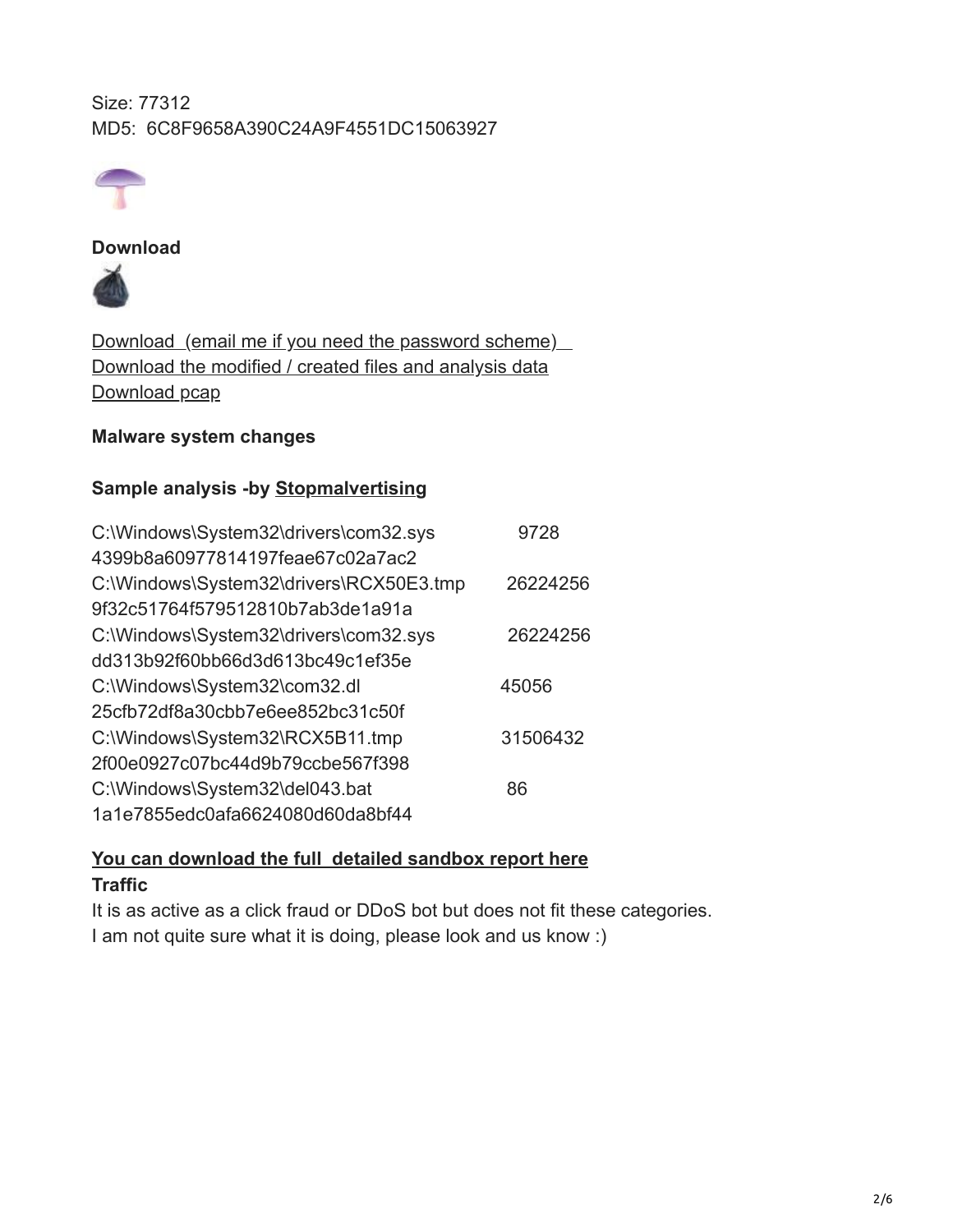|                     |                 |                 | ----        | as conservating depending control process and continuous control was an ex-   |
|---------------------|-----------------|-----------------|-------------|-------------------------------------------------------------------------------|
| 5 07:35:51.164992   | 192.168.254.192 | 8.8.8.8         | DNS.        | standard query A images hanannen, con-                                        |
| 6 07:35:51.179984   | 8, 8, 8, 8      | 192.168.254.192 | DNS:        | Standard query response A 70, 39, 69, 236                                     |
| 7 07:35:51.439782   | 192.168.254.192 | 70.39.69.236    | TCP         | 49182 > http [SYN] Seq=0 win=8192 Len=0 MSS=1460 WS=4 SACK_PERM=1             |
| 8 07:35:51.673295   | 70, 39, 69, 236 | 192.168.254.192 | <b>TCP</b>  | http > 49182 [SYN, ACK] Seg=0 Ack=1 Win=16384 Len=0 MSS=1400 WS=1 SACK_PERM=1 |
| 9 07:35:51.673423   | 192.168.254.192 | 70.39.69.236    | <b>TCP</b>  | 49182 > http [ACK] Seq=1 Ack=1 Win=65800 Len=0                                |
| 10 07:35:51.706477  | 192.168.254.192 | 70.39.69.236    | <b>HTTP</b> | GET /20111230. ipg HTTP/1.1                                                   |
| 11 07:35:51.940349  | 70.39.69.236    | 192.168.254.192 | <b>HTTP</b> | иттр/1.1 200 ок (image/ipeg)                                                  |
| 12 07:35:52.220243  | 192.168.254.192 | 70.39.69.236    | TCP         | 49182 > http [ACK] Seg=172 Ack=366 Win-65432 Len=0                            |
| 13 07:35:52, 220243 | 192.168.254.192 | 70.39.69.236    | <b>TOP</b>  | [TCP Dup ACK 12#1] 49182 > http [ACK] 54g=172 ACk=366 WTN=65432 Len=0         |
| 14 07:35:53.869212  | 192.168.254.192 | 8, 8, 8, 8      | DNS.        | standard query A go.microsoft.com                                             |
| 15 07:35:53,878900  | 8, 8, 8, 8      | 192.168.254.192 | DNS         | Standard query response CNAME www.go.microsoft.akadns.net A 64.4.11.25        |
| 16 07:35:54,014638  | 192.168.254.192 | 8, 8, 8, 8      | DNS:        | Standard query A images, hananren, con                                        |
| 17 07:35:54.035619  | 8, 8, 8, 8      | 192.168.254.192 | DNS         | Standard query response A 70, 39, 69, 236                                     |
| 18 07:35:54.039776  | 192.168.254.192 | 70.39.69.236    | <b>HTTP</b> | GET /20111230. exe HTTP/1.1                                                   |
| 19 07:35:54.273270  | 70.39.69.236    | 192.168.254.192 | <b>TCP</b>  | [TCP segment of a reassembled PDU]                                            |
| 20 07:35:54.273378  | 70, 39, 69, 236 | 192.168.254.192 | <b>TCP</b>  | [TCP segment of a reassembled PDU]                                            |
| 21 07:35:54.273421  | 192.168.254.192 | 70.39.69.236    | TCP         | 49182 > http [ACK] 54g-343 Ack-3238 Win-65800 Len-0                           |
|                     |                 |                 |             |                                                                               |
| 22 07:35:54.273692  | 70.39.69.236    | 192.168.254.192 | TCP         | [TCP segment of a reassembled PDU]                                            |
| 23 07:35:54.468759  | 70.39.69.236    | 192.168.254.192 | TEP         | [TCP DUP ACK 22#1] http > 49182 [ACK] 540=4674 ACk=343 win=65193 Len=0        |
| 24 07:35:54, 507567 | 70, 39, 69, 236 | 192.168.254.192 | <b>TCP</b>  | [TCP segment of a reassembled PDU]                                            |
| 25 07:35:54, 507698 | 192.168.254.192 | 70.39.69.236    | <b>TCP</b>  | 49182 > http [ACK] Seq=343 Ack=6110 Win-65800 Len-0                           |
| 26 07:35:54, 507747 | 70, 39, 69, 236 | 192.168.254.192 | <b>TCP</b>  | [TCP segment of a reassembled PDU]                                            |
| 27 07:35:54.507781  | 70.39.69.236    | 192.168.254.192 | TCP         | [TCP segment of a reassembled PDU]                                            |
| 28 07:35:54.507809  | 192.168.254.192 | 70.39.69.236    | <b>TCP</b>  | 49182 > http [ACK] Seq-343 Ack-8982 Win-65800 Len-0                           |
| 29 07:35:54.658542  | 192.168.254.192 | 64.4.11.25      | TCP         | 49181 > http [SYN] Seq=0 win=8192 Len=0 MSS=1460 WS=4 SACK_PERM=1             |
| 30 07:35:54.661413  | 192.168.254.192 | 64.4.11.25      | TCP         | 49184 > http [SYN] Seq=0 win=8192 Len=0 MSS=1460 WS=4 SACK_PERM=1             |
| 31 07:35:54.740970  | 70.39.69.236    | 192.168.254.192 | TCP         | [TCP segment of a reassembled PDU]                                            |
| 32 07:35:54.741086  | 70.39.69.236    | 192.168.254.192 | TCP         | [TCP segment of a reassembled PDU]                                            |
| 33 07:35:54,741127  | 192.168.254.192 | 70.39.69.236    | TCP         | 49182 > http [ACK] Seg=343 Ack=11854 Win=65800 Len=0                          |
| 34 07:35:54,741450  | 70.39.69.236    | 192.168.254.192 | <b>TCP</b>  | [TCP segment of a reassembled PDU]                                            |
| 35 07:35:54,741475  | 70, 39, 69, 236 | 192.168.254.192 | <b>TCP</b>  | [TCP segment of a reassembled PDU]                                            |
| 36 07:35:54.741496  | 192.168.254.192 | 70.39.69.236    | <b>TCP</b>  | 49182 > http [ACK] Seq=343 Ack=14726 Win-65800 Len-O                          |
| 37 07:35:54.741517  | 70.39.69.236    | 192.168.254.192 | <b>TCP</b>  | [TCP segment of a reassembled PDU]                                            |
| 38 07:35:54,741748  | 70.39.69.236    | 192.168.254.192 | TCP         | [TCP segment of a reassembled PDU]                                            |
| 39 07:35:54.741772  | 192.163.254.192 | 70.39.69.236    | TCP         | 49182 > http [ACK] 500-343 Ack-17598 Win-65800 Len-O                          |
| 40 07:35:54.753481  | 64.4.11.25      | 192.168.254.192 | TCP         | http > 49183 [5YN, ACK] 5eq=0 Ack=1 Win=8190 Len=0 MS5=1460 WS=16 SACK PERM=1 |
| 41 07:35:54.753563  | 192.168.254.192 | 64.4.11.25      | TCP         | 49183 > http [ACK] Seq-1 Ack-1 win-65700 Len-0                                |
| 42 07:35:54.754183  | 192.168.254.192 | 64.4.11.25      | <b>HTTP</b> | GET /fwlink/?Link1d=69157 HTTP/1.1                                            |
| 43 07:35:54,764884  | 64, 4, 11, 25   | 192.168.254.192 | <b>TCP</b>  | http > 49184 [SYN, ACK] Seg=0 Ack=1 Win=8190 Len=0 MSS=1460 WS=16 SACK_PERM=1 |
| 44 07:35:54,764956  | 192.168.254.192 | 64.4.11.25      | <b>TCP</b>  | 49184 > http [ACK] Seq=1 Ack=1 win=65700 Len=0                                |
| 45 07:35:54.836830  | 64.4.11.25      | 192.168.254.192 | <b>HTTP</b> | HTTP/1.1 302 Found (text/html)                                                |
| 46 07:35:54.848162  | 192.168.254.192 | 8.8.8.8         | DNS         | Standard query A www.msn.com                                                  |
| 47 07:35:54.859978  | 8, 8, 8, 8      | 192.168.254.192 | DNS.        | Standard query response CNAME us.col.cbl.glbdns.microsoft.com A 70.37.130.176 |
|                     |                 |                 |             | THE R. P. LEWIS CO., LANSING, MICH. 49-14039-1-120-2                          |

**1 Follow TCP Stream** 

```
Stream Content
GET /20111230.jpg HTTP/1.1<br>Host: images.hananren.com<br>User-Agent: Mozilla/4.0+(compatible;+MSIE+6.0;+Windows+NT+5.1;+SV1;+.NET+CLR+2.0.50727)
                                                                                                                                                 \mathbb Aœ
Cache-Control: no-cache
НТТР/1.1 200 ОК
Content-Length: 140
Content-Length: 140<br>Content-Type: image/jpeg<br>Last-Modified: Wed, 21 Mar 2012 12:47:30 GMT<br>Last-Modified: Wed, 21 Mar 2012 12:47:30 GMT<br>Accept-Ranges: bytes<br>ETag: "Oddf7c6607cd1:226"<br>Server: Microsoft-IIS/6.0<br>Date: Wed, 18 
Cache-Control: no-cache
HTTP/1.1 200 OK<br>Content-Length: 105984
Content-Length: 105984<br>Content-Type: application/octet-stream<br>Last-Modified: Fri, 13 Apr 2012 14:10:42 GMT<br>Accept-Ranges: bytes<br>ETag: "Oddee357f19cd1:226"<br>Server: Microsoft-IIS/6.0<br>Date: wed, 18 Apr 2012 11:36:25 GMT
MZ..............<br>run in DOS mode.
                    \left\{\n \begin{array}{l}\n 1. & \text{if } q = 1, \ldots, 1, \ldots, 1, \ldots, 1, \ldots, 1, \ldots, 1, \ldots, 1, \ldots, 1, \ldots, 1, \ldots, 1, \ldots, 1, \ldots, 1, \ldots, 1, \ldots, 1, \ldots, 1, \ldots, 1, \ldots, 1, \ldots, 1, \ldots, 1, \ldots, 1, \ldots, 1, \ldots, 1, \ldots, 1, \ldots, 1, \ldots, 1, \ldots, 1, \ldots, 1, \ldots, 1, \ldtext.............X......PEC2i0...... .....rsrc....@........@...
  \frac{1}{10}<br>Some of the traffic
```
[process 8] 65.55.253.27 192.168.254.192 GET /c.gif?evt=br&rid=4571d83250544049bfc2ee88060f6bc8 &exa=&cts=1334748967640&expac=&fk=W&gp=P&optkey=de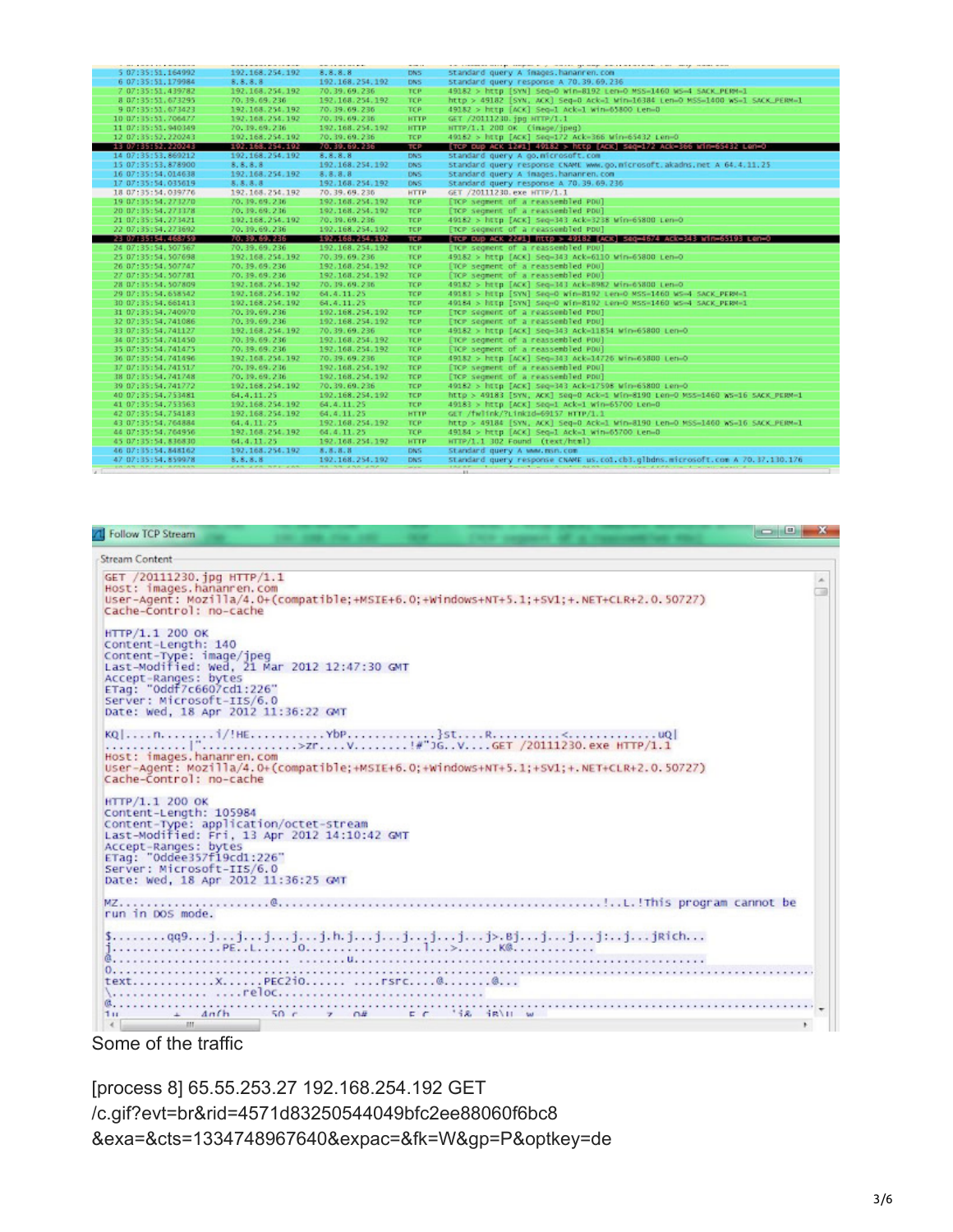fault&clid=23A3C63D37E16EEA2397C50633E16E45&cp=def ault&di=340&pi=7317&ps=95101&mk=en-us&pn=US+HPMSFT 3Wdefault&pid=6901517&su=http%3A%2F%2Fwww.msn.com% 2Fdefaultwpe3w.aspx&pageid=690151710&ce=1&hl=cplus &cm=head%3Ecb1

[process 8] 65.54.81.211 192.168.254.192 GET /i/87/DEC3F3D671E6CC76B09340612A38.jpg [process 8] 207.46.193.176 192.168.254.192 GET

/action/MSN\_Homepage\_Remessaging\_111808/nc?a=1 [process 8] 207.46.193.176 192.168.254.192 none

[process 8] 208.44.23.25 192.168.254.192 none

[process 8] 208.44.23.25 192.168.254.192 GET

/b?c1=2&c2=3000001&c7=http%3A%2F%2Fwww.msn.com%2F% 3Focid%3Diehp&c9=&rn=1334748958175

[process 8] 65.55.239.146 192.168.254.192 GET /c.gif?udc=true&di=340&pi=7317&ps=95101&lng=en-us& tp=http%3A%2F%2Fwww.msn.com%2Fdefaultwpe3w.aspx&ri d=4571d83250544049bfc2ee88060f6bc8&rnd=13347489581 76&rf=&scr=1024x768

[process 8] 65.55.239.146 192.168.254.192 GET /c.gif?udc=true&di=340&pi=7317&ps=95101&lng=en-us& tp=http%3A%2F%2Fwww.msn.com%2Fdefaultwpe3w.aspx&ri d=4571d83250544049bfc2ee88060f6bc8&rnd=13347489581 76&rf=&scr=1024x768&MUID=23A3C63D37E16EEA2397C5063 3E16E45&cb=1cd1d576b2f13a0

[process 8] 65.54.81.211 192.168.254.192 GET /i/5E/4B835E56AC3C8535DB16275B4BAF4.jpg

[process 8] 65.54.80.242 192.168.254.192 GET /i/BB/756A1C963A72E4AFBC36501B512725.jpg

[process 8] 65.54.81.211 192.168.254.192 GET /i/E2/F757C6DFF15796123FA81CF7DCCF.jpg

[process 8] 65.55.239.146 192.168.254.192 GET /c.gif?udc=true&di=340&pi=7317&ps=95101&lng=en-us& tp=http%3A%2F%2Fwww.msn.com%2Fdefaultwpe3w.aspx&ri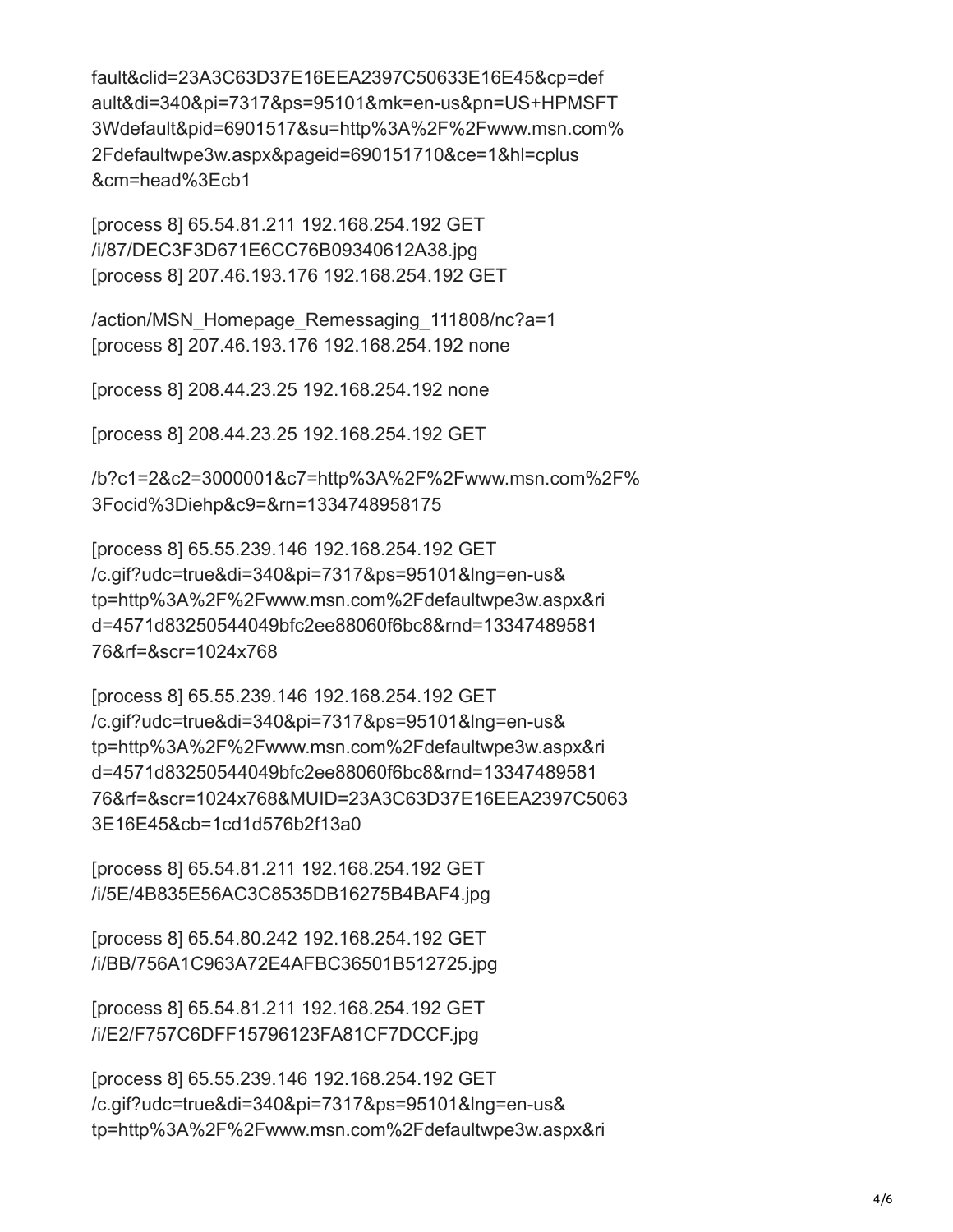d=4571d83250544049bfc2ee88060f6bc8&rnd=13347489581 76&rf=&scr=1024x768&RedC=c.msn.com&MXFR=23A3C63D37

E16EEA2397C50633E16E45 [process 8] 65.55.239.146 192.168.254.192 none

[process 8] 23.66.231.58 192.168.254.192 GET /qsonhs.aspx?form=MSN005&q=

[process 8] 23.66.231.58 192.168.254.192 none

[process 8] 65.54.81.185 192.168.254.192 GET

/CIS/77/000/000/000/028/440.swf?fd=www.msn.com

[process 8] 65.54.81.185 192.168.254.192 GET /CIS/18/000/000/000/024/175.jpg

#### **Automatic scans**

**[Virustotal](https://www.virustotal.com/file/a2c176ef3cc343194207e33acc19d5f8cb083a3c387a0404bd8f9d6bd29cfd6f/analysis/)** 

SHA256: a2c176ef3cc343194207e33acc19d5f8cb083a3c387a0404bd8f9d6bd29cfd6f SHA1: c1af1fa6937097762824d0db039777ff35577727 MD5: 6c8f9658a390c24a9f4551dc15063927 File size: 75.5 KB ( 77312 bytes ) File name: DarkMegiSample File type: Win32 EXE Tags: yoda yodaprot Detection ratio: 34 / 42 Analysis date: 2012-04-17 08:22:42 UTC ( 1 day, 3 hours ago ) More details Antivirus Result Update AhnLab-V3 Dropper/Rootkit.77312 20120417 AntiVir HEUR/Crypted 20120417 Antiy-AVL Trojan/Win32.Agent.gen 20120417 Avast Win32:Malware-gen 20120417 AVG PSW.Agent.ASED 20120417 BitDefender Trojan.Generic.KDV.503006 20120417 ByteHero - 20120417 CAT-QuickHeal TrojanSpy.Agent.bwtk 20120417 ClamAV PUA.Packed.YodaProt 20120417 Commtouch W32/Heuristic-210!Eldorado 20120417 Comodo TrojWare.Win32.TrojanDownloader.Agent.accn 20120417 DrWeb Trojan.PWS.Gamania.34539 20120417 Emsisoft Trojan.SuspectCRC!IK 20120417